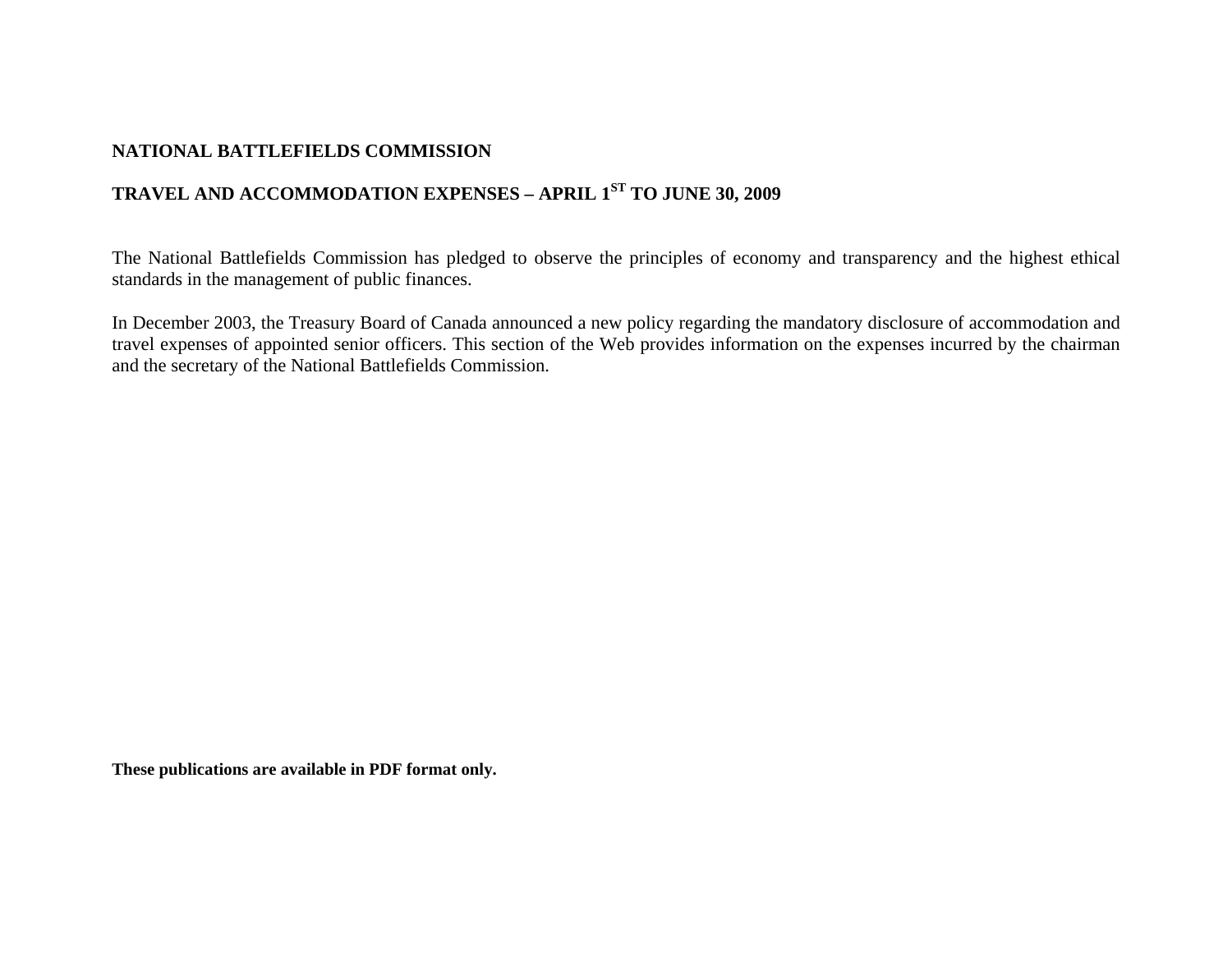## **National Battlefields Commission Accommodation expenses – April 1 to June 30, 2009**

The chairman and the secretary of the Commission meet with senior officials of government departments and agencies and of the private sectors, and with Commission employees, external consultants and representatives of other organizations.

| <b>Date</b>                      | <b>Purpose</b>                                   | <b>Place</b>                            | <b>Amount</b> |
|----------------------------------|--------------------------------------------------|-----------------------------------------|---------------|
| <b>Chairman</b><br>Juneau, André |                                                  |                                         |               |
| 02 April '09                     | Breakfast (2 people) Performance assessment file | Québec (Le Normandin Restaurant)        | \$12.42       |
| $02$ April '09                   | Lunch (4 people) Brown Basin file                | Québec (L'Astral Restaurant)            | \$142.34      |
| 08 April '09                     | Dinner (9 people) Board of directors meeting     | Québec (Le Café du Monde)               | \$443.73      |
| 09 April '09                     | Lunch (3 people) NBC file                        | Québec (Le Continental Restaurant)      | \$99.45       |
| 16 April '09                     | Lunch (2 people) NBC file                        | Québec (Le Continental Restaurant)      | \$65.57       |
| 20 May '09                       | Breakfast (2 people) NBC file                    | Québec (Le Cochon Dingue Restaurant)    | \$17.44       |
| 05 June '09                      | Lunch (2 people) Parking file                    | Québec (L'Entrecôte St-Jean Restaurant) | \$40.69       |
| 10 June $09$                     | Dinner (7 people) Board of directors meeting     | Québec (L'Astral Restaurant)            | \$581.08      |
| $20$ June $09$                   | Lunch $(2$ people) Meeting – new secretary       | Québec (L'Astral Restaurant)            | \$88.12       |

**\$1 490.84**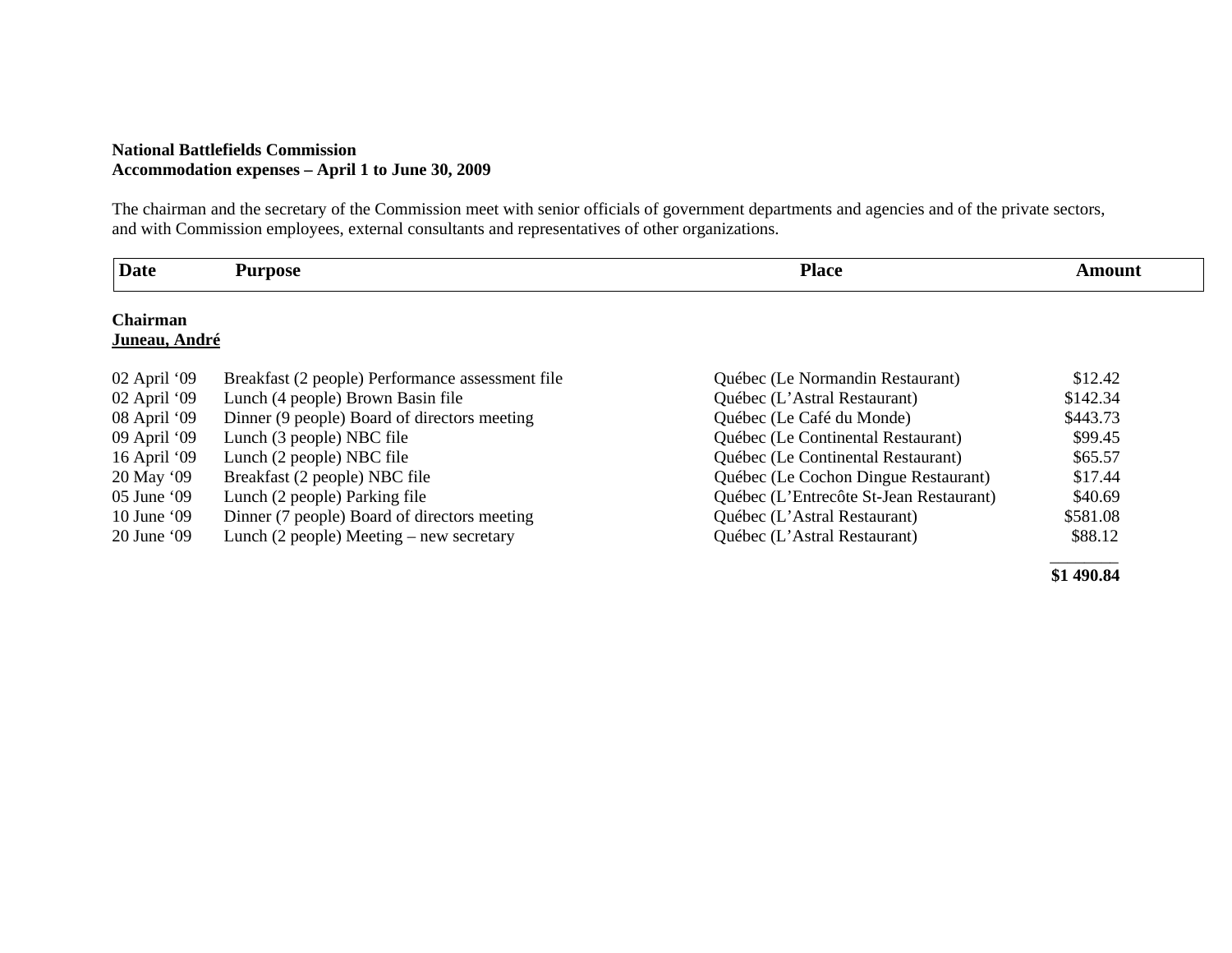## **National Battlefields Commission Travel expenses and others – April 1 to June 30, 2009**

The chairman and the secretary of the Commission meet with senior officials of government departments and agencies and of the private sectors, and with Commission employees, external consultants and representatives of other organizations.

| Date                                                                    | <b>Destination</b>            | <b>Purpose and details</b> | <b>Plane</b><br>ticket | Car<br>rental | Lodging | <b>Meals</b> | Others* | <b>Amount</b> |
|-------------------------------------------------------------------------|-------------------------------|----------------------------|------------------------|---------------|---------|--------------|---------|---------------|
|                                                                         |                               |                            |                        |               |         |              |         |               |
| * Includes mileage, accessories, telephone, parking and other expenses. |                               |                            |                        |               |         |              |         |               |
| <b>Chairman</b>                                                         |                               |                            |                        |               |         |              |         |               |
| Juneau, André                                                           |                               |                            |                        |               |         |              |         |               |
| 02 April '09                                                            | $Cap-Rouge-NBC$               | Mileage expenses           |                        |               |         |              | \$17.44 |               |
| 03 April '09                                                            | Cap-Rouge - CHRC              | Mileage expenses           |                        |               |         |              | \$11.45 |               |
| 07 April '09                                                            | Cell phone                    | Telephone expenses         |                        |               |         |              | \$54.70 |               |
| 08 April '09                                                            | Cap-Rouge - NBC               | Mileage expenses           |                        |               |         |              | \$17.44 |               |
| 08 April '09                                                            | Parking                       | Parking expenses           |                        |               |         |              | \$3.50  |               |
| 09 April '09                                                            | Cap-Rouge - Québec            | Mileage expenses           |                        |               |         |              | \$18.53 |               |
| 15 April '09                                                            | Cap-Rouge - Québec            | Mileage expenses           |                        |               |         |              | \$18.53 |               |
| 15 April '09                                                            | Internet, fax & long distance | Sundry expenses            |                        |               |         |              | \$64.99 |               |
| 16 April '09                                                            | Cap-Rouge - NBC               | Mileage expenses           |                        |               |         |              | \$17.44 |               |
| 17 April '09                                                            | Cap-Rouge - NBC               | Mileage expenses           |                        |               |         |              | \$17.44 |               |
| 19 April '09                                                            | $Cap-Rouge-NBC$               | Mileage expenses           |                        |               |         |              | \$17.44 |               |
| 11 May '09                                                              | Cell phone                    | Telephone expenses         |                        |               |         |              | \$94.51 |               |
| 12 May '09                                                              | $Cap-Rouge-NBC$               | Mileage expenses           |                        |               |         |              | \$17.44 |               |
| 12 May '09                                                              | Office supplies               | Various purchases          |                        |               |         |              | \$36.74 |               |
| 20 May '09                                                              | Cap-Rouge – Québec            | Mileage expenses           |                        |               |         |              | \$21.80 |               |
| 20 May '09                                                              | Cap-Rouge - MNBAQ             | Mileage expenses           |                        |               |         |              | \$17.44 |               |
| 26 May '09                                                              | $Cap-Rouge-NBC$               | Mileage expenses           |                        |               |         |              | \$17.44 |               |
| 27 May '09                                                              | Internet, long distance & fax | Incidentals                |                        |               |         |              | \$59.13 |               |
| 01 June '09                                                             | $Cap-Rouge-NBC$               | Mileage expenses           |                        |               |         |              | \$17.44 |               |

05 June '09 Cap-Rouge – NBC Mileage expenses \$17.44